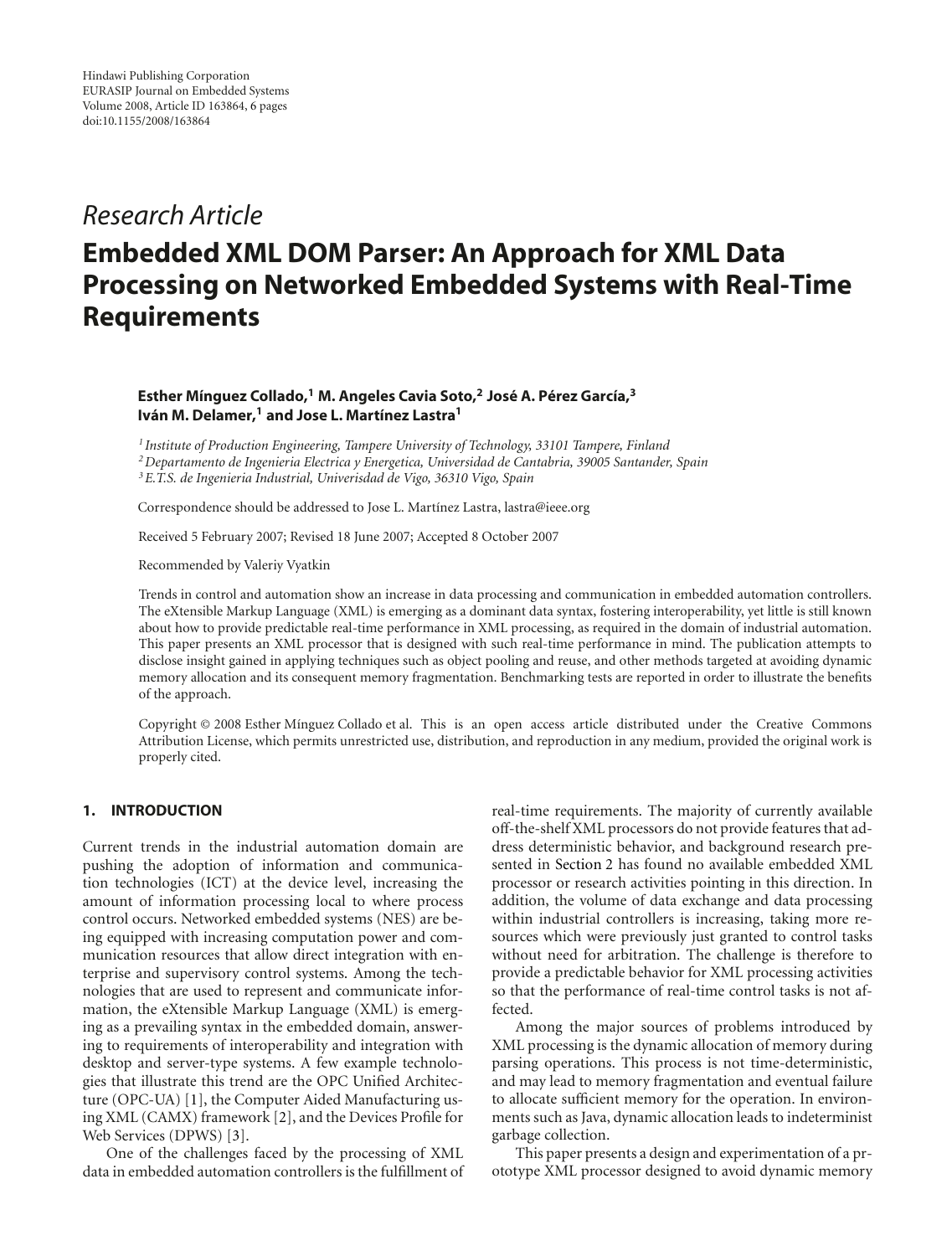allocation. The processor is denominated EXDOM (Embedded XML DOM Parser), and was developed using the Java 2 Micro Edition (J2ME) platform. EXDOM is specifically designed for data analysis on NES and it is focused in optimized memory use. EXDOM offers in addition a new approach for processing data in environments where the structure of exchanged XML messages is known in advance.

The rest of this publication is structured as follows. Chapter 2 surveys related work and summarizes the stateof-the-art on XML parsers, with special focus on the embedded domain. Section 3 presents the set of methodologies and algorithms used on the EXDOM design. Section 4 describes benchmarking tests and results. The final section presents conclusions and proposes future research lines.

## **2. XML PROCESSORS**

According to Maruyama et al. [4], the fundamental functionality of XML processors is called *parsing*. Parsing is the process of analyzing input data (XML documents), and generating an internal and structured data representation which can be accessed by application programs. An XML processor performs both parsing and its inverse operation: generation, or *serialization*, of XML documents. The functions of an XML processor are illustrated in Figure 1 [4].

A first classification of XML processors can be made between "heavy" and "light" processors. "Heavy" processors are called those which have been designed for advanced computation environments, and are not suitable for working in NES because of their size and memory requirements. However, relevant design concepts are often suitable for being applied on "light" processors, which are designed for environments with limited processing power and memory availability.

A basic classification of XML processor includes

- (i) tree-based APIs,
- (ii) event-based APIs.

## *2.1. Tree-based API*

The document object model (DOM) [5, 6] is the predominant tree-based API for accessing XML documents. The XML document is represented in a tree structure where every XML tag is a node. Data is stored on memory as a tree that represents the complete XML document, allowing the possibility to navigate the tree, modify it, and/or serialize back the information. Thus, a drawback is the need of enough memory to store the entire document, which produces excessive consumption of system resources when only a portion of the document is to be processed [7].

In addition, tree-based APIs can use XPath (XML Path Language) for finding information. XPath is a language designed for addressing parts of an XML document [8]. Using a query language, it is possible to point to a desired tree node, and the API will walk through the tree until finding the data requested, minimizing the required programming effort for tree navigation.

## *2.2. Event-based API*

The Simple API for XML (SAX) is another API for accessing XML documents, and it is the predominant API for eventbased processing. This type of API reports parsing events directly to the application through callback methods. SAX is renowned for being less resource intensive than DOM, however, it is not convenient when storage or modification of data is needed [7, 9].

#### *2.3. Available XML processors*

A wide set of APIs like JDOM, JAXP, Xerces, or Xalan are available [4, 10–12]. Most of them offer support for both DOM and SAX. However, these kinds of processors are typically resource intensive and require megabytes of memory. Thus, small J2ME parsers fit better for limited devices such as NES, in which size and memory restrictions make unfeasible the use of "heavy" processors.

NanoXML, kXML, Xparse-J, ASXMLP, WoodStox, and TinyXML among others are examples of "light" XMLprocessors [13, 14]. Size varies between six to sixteen kilobytes, which makes them appropriate for small devices.

#### *2.4. Limitations analysis*

Both, "heavy and light" processors, still have the problem of memory fragmentation that results in garbage collections in environments such as Java or C#, which produces runtime overhead. No available parser could be found that has been designed considering efficient memory use in terms of predictable real-time performance. For that reason, an alternative solution is needed.

In the design of an XML processor that overcomes this limitation, focus is made on tree-based parsers, because despite of the fact that it requires more resources, the structured data representation provides a simple interface and offers possibility to modify information. For such kind of model representation, the use of XPath proves a powerful tool for easily processing a specific node, but current implementations introduce a further performance limitation. Typically, first a processor parses the XML document to build the data structure, and then starting from the root, XPath walks through the tree trying to find the data requested. With this mechanism the tree is passed several times in the worst case to reach each node. A solution using Xpath approach for finding information with just one pass is therefore desirable.

## **3. EXDOM DESIGN**

J2ME platform provides the necessary tools to build a portable and light solution for handling XML data. The object oriented paradigm has been used in the design and development of EXDOM in order to provide modularity.

According to Cheng [15], a set of optimization practices such as class merging, elimination of variables, or method *Inlining* reduce either the code size or Heap usage. Reduction of code size decreases the total amount of bytes that the program occupies on memory, while reduction of heap usage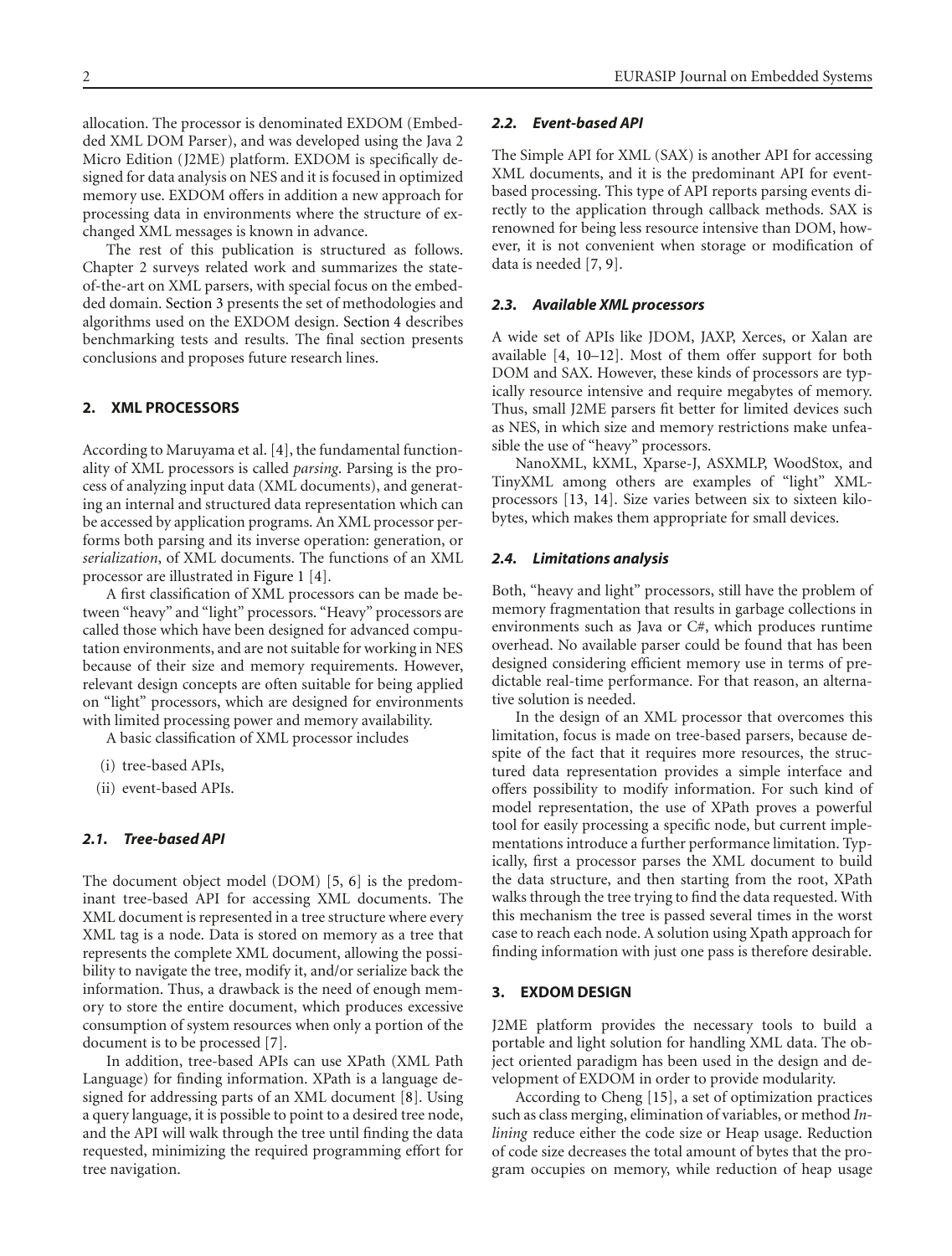

Figure 1: Overview of an XML processor.

implies more availability for (dynamic) memory allocation for other tasks. In order to adopt the advantage of class merging and method *Inlining* benefits, the lexical and syntactic analysis processes of XML parsers have been merged in the design of EXDOM.

When scanning the input document, a deterministic state machine defines the state in which the parser is. Then, valid inputs produce changes on current parser state. If there is a scenario in which current parser state does not support the current input token, an error is reported. This finite automaton ensures that all the elements, attributes, and other XML tokens are correctly nested in the document. Thus, XML well-formedness is verified. However, validation is not provided, that is, no semantic analysis against a Schema is performed. Validation is time-consuming and mostly not necessary for NES applications working in a well-defined environment: messages can be validated during design and application commissioning in order to guarantee proper structure in order to avoid repeated and time-consuming validation at run time.

The design approach is based on memory reuse instead of dynamic allocation and deallocation of objects. Thus, a one-instance policy is applied. Objects are allocated in constructor methods and treated as private variables that will be reused during the program lifecycle. Appropriate reinitialization is needed every time the parser is launched. Therefore, this approach suggests the use of a fixed amount of memory being used while data is processed. Under this theory, garbage collections may be avoided.

#### *3.1. Design constraints*

The reuse of objects introduces additional programming effort when compared to programming with dynamic de- /allocation of objects. One of the main problems in a Java environment is that Strings, Vectors, Stacks, and other classes, as well as the majority of standard libraries, use dynamic memory allocation at runtime. Thus, reimplementation of basic data structures is needed. One of the characteristics of Strings is that they are immutable while by contrast, it is possible to change the content of arrays [16]. That is to say, Strings cannot change their content once created, but their reference can be assigned to a new value and the old one will

be left as garbage to be collected by garbage collector. However, arrays, once created can change their content without allocating new memory. Thus, a String equivalent is implemented using an array of bytes, and is called ByteString on EXDOM.

A Stack of ByteStrings is also needed for use in parser content and navigation functionalities. It provides basic functionalities like push(), pop(), isEmpty(). The stack must allocate memory and be initialized also from the very beginning in constructors. As a result, the stack is also able to provide other functionalities, like the possibility to change the content of a particular position on the stack.

#### *3.2. Memory pools*

A key point on reuse of memory is the use of *object pools*. An object pool contains a set of preallocated objects which are used and reused at runtime without need for dynamic allocation. The approach avoids the use of the operator *new* and therefore no new memory is allocated, but instead objects are reused after they are returned to the pool. Preallocation of a number of XML tree nodes in a memory pool, which is passed as a parameter to the parser, allows each application to determine the maximum amount of nodes needed. On realtime systems working on a well-defined context with prespecified messages, a memory pool behaves more efficiently than the dynamic allocation counterpart.

#### *3.3. Iterative tree navigation*

A common solution when walking a tree is to use recursion. Although elegant, the recursive mechanism can be substituted for a more efficient iterative solution. As a consequence, the EXDOM approach is based on a reference pointer moving through the tree. Despite increasing the code sophistication, it avoids recursion drawbacks by saving processor time, and memory and stack space.

#### *3.4. Node structure*

EXDOM is a DOM-like parser since it does not conform entirely to the DOM specifications. One of the main differences is the structure of the nodes. DOM specifications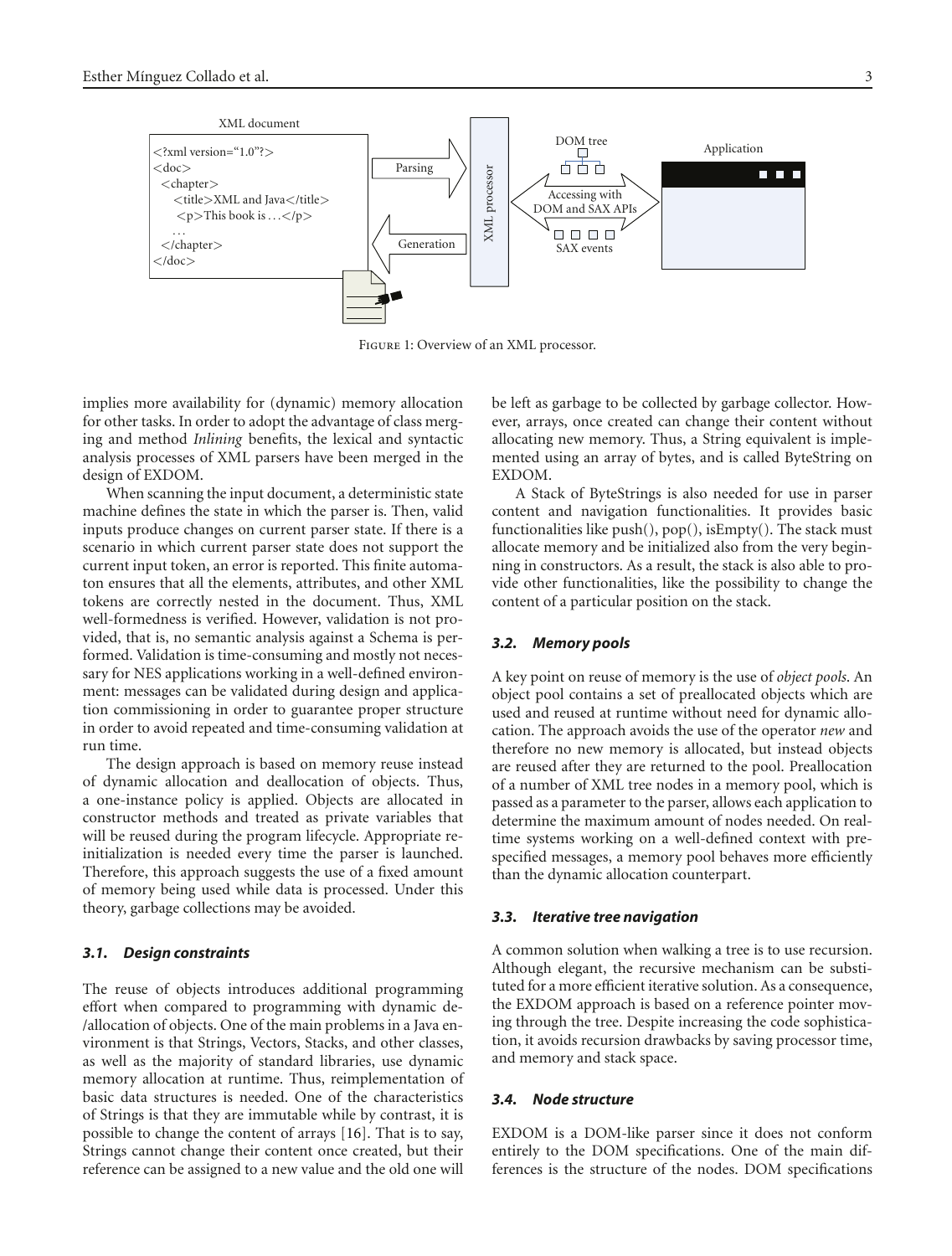

Figure 2: EXDOM Node structure

stipulate twelve node types [17]. However, in order to increment parsing performance, EXDOM provides two different node types: *Document* and *Element*. Attributes, text, entity references, and CDATA sections are contained within a single node, instead of being treated as multiple nodes. Also Namespaces defined under a particular element are stored on their correspondent node.

The design of EXDOM nodes has been done using the object-oriented *inheritance* concept, also known as the "is-a" concept. Every derived class (or inherited class) is a clone of its base class (or parent class), but the inherited class adds more functionality and can modify the clone [18]. The main advantage in this design decision is that inheritance permits to adapt the parser for application of specific requirements with minimum reimplementation.

Therefore, and according to Figure 2, a "Node" is-a "Node Of Tree" which is-a "Node Of Pool." The class "Node Of Pool" implements the concept of object pool explained before. It is implemented as a linked list for optimizing fast access to the first available node. This optimization takes in account that deletion of nodes is not needed when parsing.

The class "Node Of Tree" implements a generic node in a tree which has a link to its parent and to a collection of children. It also includes basic data as the name of the node stored in the *element* variable. Its purpose is to contain the name of the tag element on XML.

The class "Node" extends "Node Of Tree" and implements our concept of node:

- (i) *type* that can be either "Document" if it is the root node of the tree, or "Element" if it is every other node,
- (ii) *text* that stores text associated to the node.



Figure 3: XPath node structure.

Two symmetric stacks store attributes associated to the node and their attribute value, respectively:

- (i) *attributes*,
- (ii) *valuesOfAttributes.*

Finally, two other symmetric stacks store the list of namespace prefixes declared on the node and their unique resource identifier (URI) value, respectively:

- (i) *namespaces*,
- (ii) *namespaces uris*.

#### *3.5. XPath solution*

The second possibility that EXDOM offers for parsing is a novel approach: the guidance of the parsing process. That is to say, to offer the possibility to add expected/known paths before parsing and retrieve directly the expected data at the same time of parsing, instead of parsing and then searching for the data. The scope of this approach is applicable in welldefined contexts in which a user already knows in advance the path for finding an attribute value or a text under a node.

A first step is to create a parallel tree with all paths provided. This tree is intended to mirror the tree that will be constructed during parsing, but with special marks in those nodes where values will be retrieved. Then, as the EXDOM tree is being created, the marked nodes are filled when a match between the trees is detected. If data was not found after parsing, marks will remain empty.

This solution offers a significant optimization since there is no need to walk from the root through the tree for each path after the document is parsed. A reference marking the last position in the XPath tree in which it is still possible to find a marked attribute or text under it avoids starting from the root each time.

The second tree incurs in a low memory cost, since nodes do not store values of attributes, but references to the ones on the main tree. The same applies for text. This can be explained by the XPath nodes design shown in Figure 3.

Again inheritance has been used. Structure of XPath node includes

(i) IsTextValid: mark for text in the node;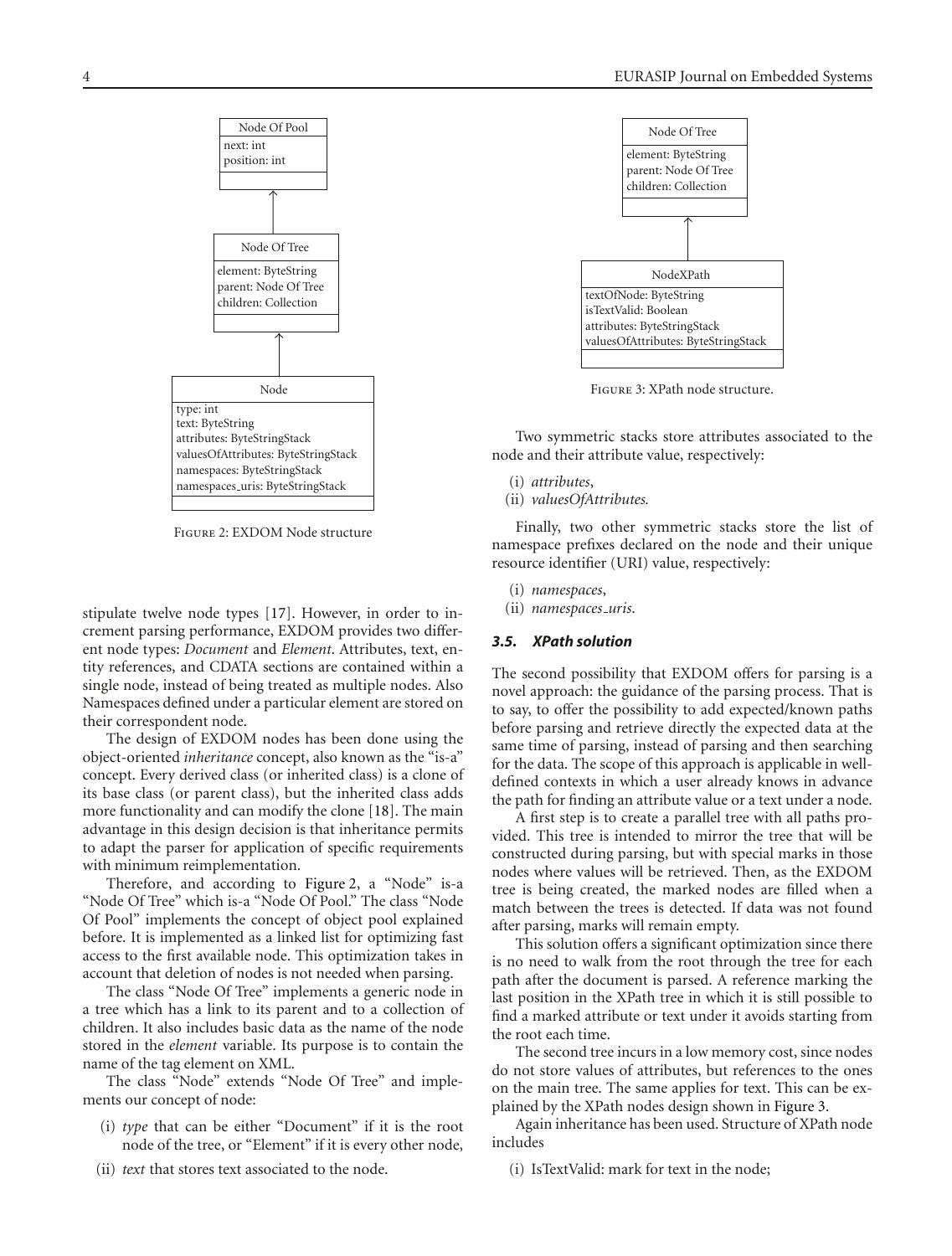| $(A)$ When $E_i$ is opened                           |
|------------------------------------------------------|
| .<br>Insert $E_i$ on $T$                             |
| .                                                    |
| If ( $\exists$ child of $R = E_i$ ), then            |
| $R \longleftarrow$ child of $R = E_i$                |
| If $(\exists m_i$ on R), then                        |
| read values of attributes and set references to them |
| Else                                                 |
| read values of attributes                            |
| .                                                    |
| $(B)$ When $E_i$ is closed                           |
|                                                      |
| $E_i \leftarrow E_{i-1}$                             |
| .                                                    |
| If $(E_i \neq R)$                                    |
| $R \leftarrow$ parent of R                           |
|                                                      |
|                                                      |

ALGORITHM 1

- (ii) textOfNode: a reference to the text on the main tree, or null if IsTextValid is false;
- (iii) attributes: a set of attributes expected to find marks for attributes;
- (iv) valuesOfAttributes: references to attribute values or null if they were not found.

As mentioned before, while parsing, a reference on XPath tree is moving in order to create references to expected data. Naming the XPath tree *XT*, marked positions *mi*, the node to which XPath reference is pointing *R*, the main tree *T*, and an elementtag *Ei*, then Algorithm 1 holds.

#### *3.6. Other current restrictions*

EXDOM does not comply with the document type declaration as well as its related features. It recognizes references to XML Schemas but not to DTDs.

## **4. EXPERIMENTAL TEST AND RESULTS**

EXDOM has been benchmarked against Xerces and Xparse-J 1.1 [19, 20].

XParse-J 1.1 is a small DOM-like parser developed in J2ME technology, being a very light parser with only 6 KB [19]. It provides similar functionality than EXDOM and also offers possibility to find information using XPath notation, therefore it appears as the most similar alternative. Xerces is a DOM parser, widely used in desktop and server environments, and is chosen to illustrate the difference in memory use scale.

Tests have been made for parsing XML files which generate symmetric trees with node counts of 27, 53, 105, 209, 417, and so on. Comparative results between parsers are made in a PC Intel Celeron 2.97 GHz and 760 MB of RAM running the operating system Microsoft Windows XP Professional version 2002 with Service Pack 2.





Figure 5: Execution time versus file size results.

#### *4.1. Processing time*

In order to minimize the impact of measurements in obtained values, statistics are performed for 1000 parsing operation of messages with a size of 2 KB each. The results are illustrated in Figure 4.

The observations indicate that EXDOM shows a significantly better performance on execution time for small XML documents, which are typically found in NES environments.

#### *4.2. Execution time versus file size*

Figure 5 illustrates that the results obtained alter measuring of the execution time of 1000 parsing operations for messages of different size. The message size is quantified according to the number of XML elements.

In this case, the results show that Xparse is growing exponentially with the increase of nodes and therefore file size, Xerces, and EXDOM show better performance. Even though EXDOM performs significantly better than Xerces for small files (less than 50 nodes), it can be seen that the performance becomes similar for larger XML documents